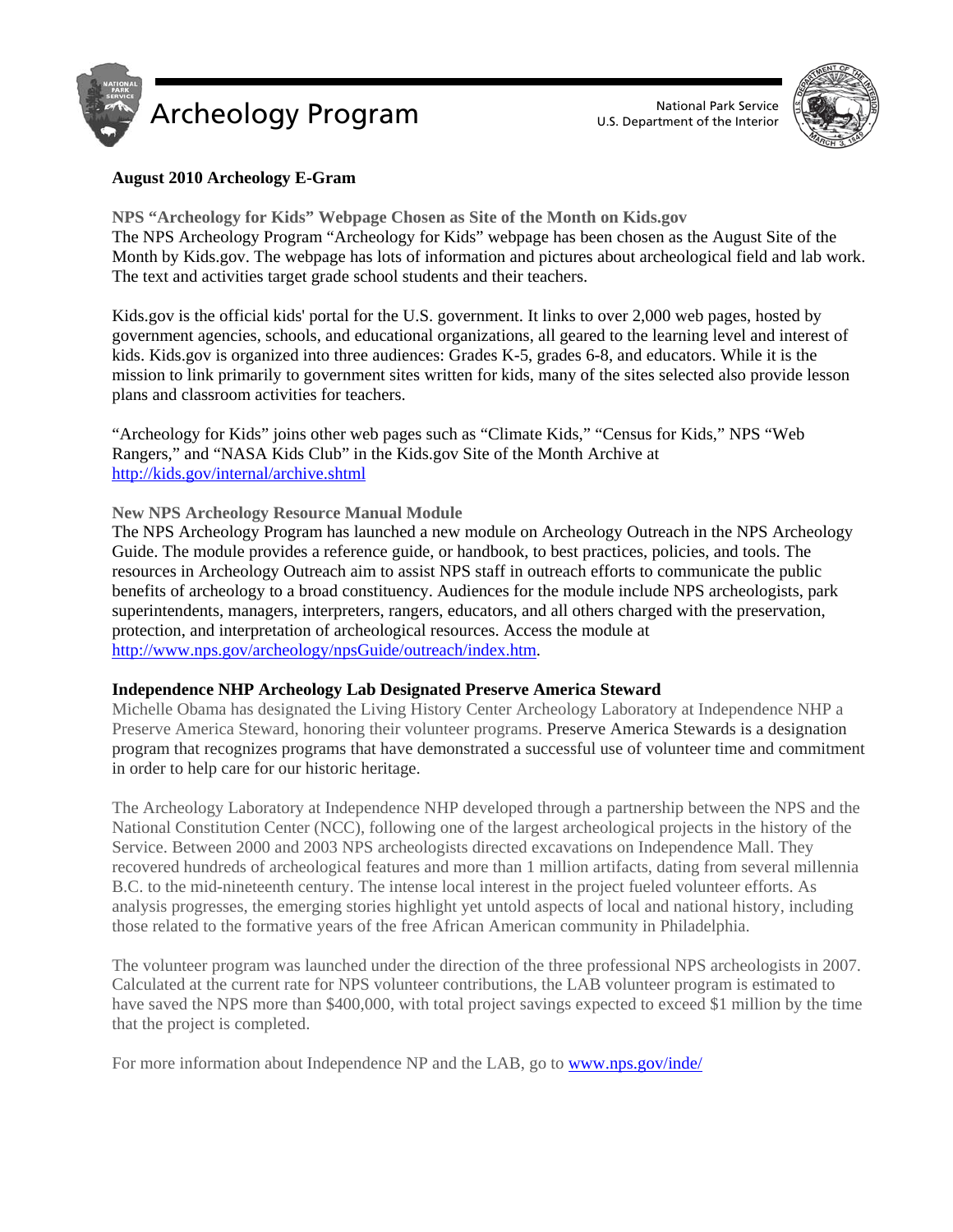#### **Cultural Resource Survey Conducted At International Site in Maine**

Resource managers from Acadia NP, the Resource Information Services Division, and the Submerged Resources Center recently conducted a survey of Saint Croix Island International Historic Site (IHS) as part of a project to assess the extent of cultural resources within the park and possible impacts to these resources from a planned nearby facility.

Saint Croix Island IHS recognizes one of the first European settlements in North America. A group of French colonists that included Pierre De Gua, the Sieur de Mons and Samuel Champlain, along with 77 other men, established a settlement on the island in 1604. Upon their arrival, the French cleared the island, planted crops; dug a well; and built houses, public buildings, fortifications, and gun emplacements. On the mainland across from the island, the French explorers cleared land and planted gardens. Champlain created several maps documenting the island and settlement.

The French suffered a difficult winter in 1604-1605 on the island with bitter cold, deep snow, and a scarcity of food and firewood. Half of the men died and were buried on the southern portion of the island. In the spring, the survivors abandoned the settlement for a more favorable location in present day Nova Scotia. The year spent on the island, however, provided valuable lessons about the local environment and interacting with the indigenous people, with whom the French had an amicable relationship.

Nineteenth- and twentieth-century uses of the island included farming, fishing, quarrying, smuggling during wartime, and possibly even a public house of low repute. In 1856, the U.S. government purchased the northern portion of the island and built a lighthouse, which was occupied and operated until 1957. The remaining buildings on the island burned in 1976.

Information from archeological excavations and survey will be used to assess impacts to the island and cultural resources on the island from naturally occurring erosion, climate change, and any additional erosion that may be caused by the proposed facility upriver from the park. A geodetic survey will also be used as a foundation for future surveying and documentation of submerged resources associated with the island and mainland, reports NPS archeologist Sammi Seeb. The next phase of the project will involve side scan sonar surveys surrounding the island and diver inspections of any cultural resources.

For more information about the French settlement at Saint Croix, read "The French Along the Northeast Coast – 1604-1607," August 2009 Archeology E-Gram Project in Parks at www.nps.gov/archeology/sites/npSites/champlain.htm and a Visit Archeology guide to Champlain's expeditions at http://www.nps.gov/archeology/visit/Champlain/about.htm .

## **NPS Crews Work Together To Repair Historic Site in Hawaii**

Pu'uhonua o Honaunau NHP, on the island of Hawai'i, repaired damage to the historic Alahaka Ramp resulting from two major earthquakes in 2006. The Alahaka Ramp, likely constructed sometime in the mid-1800s, is located on the 1871 Trail, a historic trail that traverses the entire length of the park.

The effort involved masons, archeologists, and technical experts from four Hawaiian national parks, reported NPS archeologist Sara Dolan. Masons from Pu'uhonua o Honaunau NHP, Kaloko-Honokohau NHP, and Pu'ukohola Heiau NHS repaired a damaged portion of the outer face and stabilized the ramp buttress and trail tread. The rugged and remote coastline where the Ramp is located posed a logistical and safety challenge for NPS crews. Using helicopter managers and technical rope experts from Hawai'i Volcanoes NP, project leaders flew all the necessary materials and equipment to the work site. Technical rope experts employed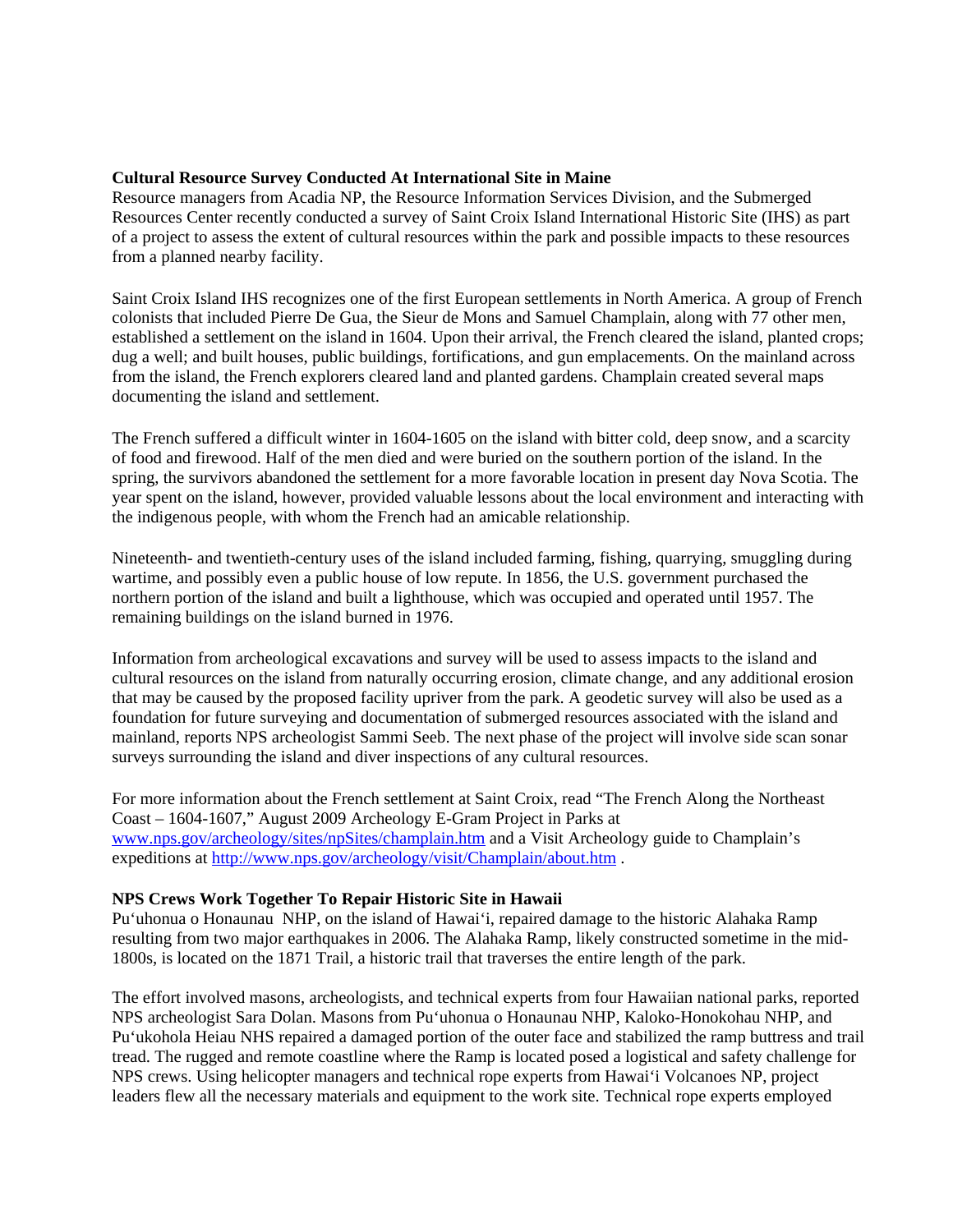strategic fall safety methods to keep NPS crews protected while they worked on the cliffside along the rugged coastline.

For more information about the Alahaka Ramp or the park, visit the park's website at www.nps.gov/puho.

## **Slave Quarters Discovered at Monocacy National Battlefield**

NPS archeologists have uncovered the site of the largest known slave habitation site in the mid-Atlantic region at Monocacy NB near Frederick, Maryland. The remains of several dwelling houses have been uncovered, as well as artifacts associated with enslaved occupations of the site from 1794 until 1827. Surface penetrating radar was used to locate two additional house sites, bringing the total to at least six individual structures.

The site is part of the L'Hermitage plantation, established in 1794 by the Vincendières, a family of French planters who came to Maryland from Haiti. By 1800, L'Hermitage was home to 90 enslaved laborers, approximately ten times the number of slaves that would be expected for the size of the plantation, 748 acres. This was the second largest slave population in Frederick County at the time and among the largest in Maryland. There are some indications that the Vincendières tried to rent the slaves to other farms.

The plantation house for the L'Hermitage still exists, and is known by the name of subsequent owners, the Bests. The Best farmhouse provides orientation for locating the quarters of enslaved persons. Historical documents indicate that their homes were located between the plantation house and the public road. The stone foundations of four cabins have been unearthed. Associated artifacts, such as buttons, beads, and pieces of pottery, provide insight into the lives of the enslaved on this plantation. Information from the surface penetrating radar survey will also help focus the excavations, which are expected to continue until October.

Funding for the project has been provided by the NPS Cultural Resource Preservation Program, Monocacy National Battlefield, and the Secretary of the Interior's Youth Intake Program. Undergraduate and graduate students from the University of Maryland, American University, Howard University, and Hood College are assisting with this project.

For more information about Monocacy NB and the L'Hermitage, go to www.nps.gov/ncr/mono/.

## **Looter Caught at Chickamauga and Chattanooga NMP**

When park rangers caught Eric George Blaasch inside the Chickamauga and Chattanooga NMP, he was covered in mud and carrying tools and a flashlight. He told them he had gotten lost hiking, but when police found he was in possession of war artifacts, Blaasch came clean and admitted he had been treasure hunting.

Blaasch pleaded guilty in U.S. District Court, admitting to digging 15 holes in the park and stealing 3 Minie balls, Civil War-war era bullets. He was indicted in 2009, but the charges stem from a February 2005 incident. The defendant was charged with knowingly excavating, removing, damaging and otherwise altering and defacing archaeological resources located on public lands without having a permit to do so.

Blaasch will not be ordered to pay restitution, but he could face up to two years in prison and 94 days public service. He will be sentenced on Oct. 8, 2010.

## **Chimney Rock National Monument Act Bill in Senate**

The passage of Bill S.3303 will designate the Chimney Rock Archaeological Area in the San Juan NF as a national monument. Such a designation would enable the USFS to provide the level of protection, staffing, and financial resources that the site deserves. Specifically, the bill would authorize the Department of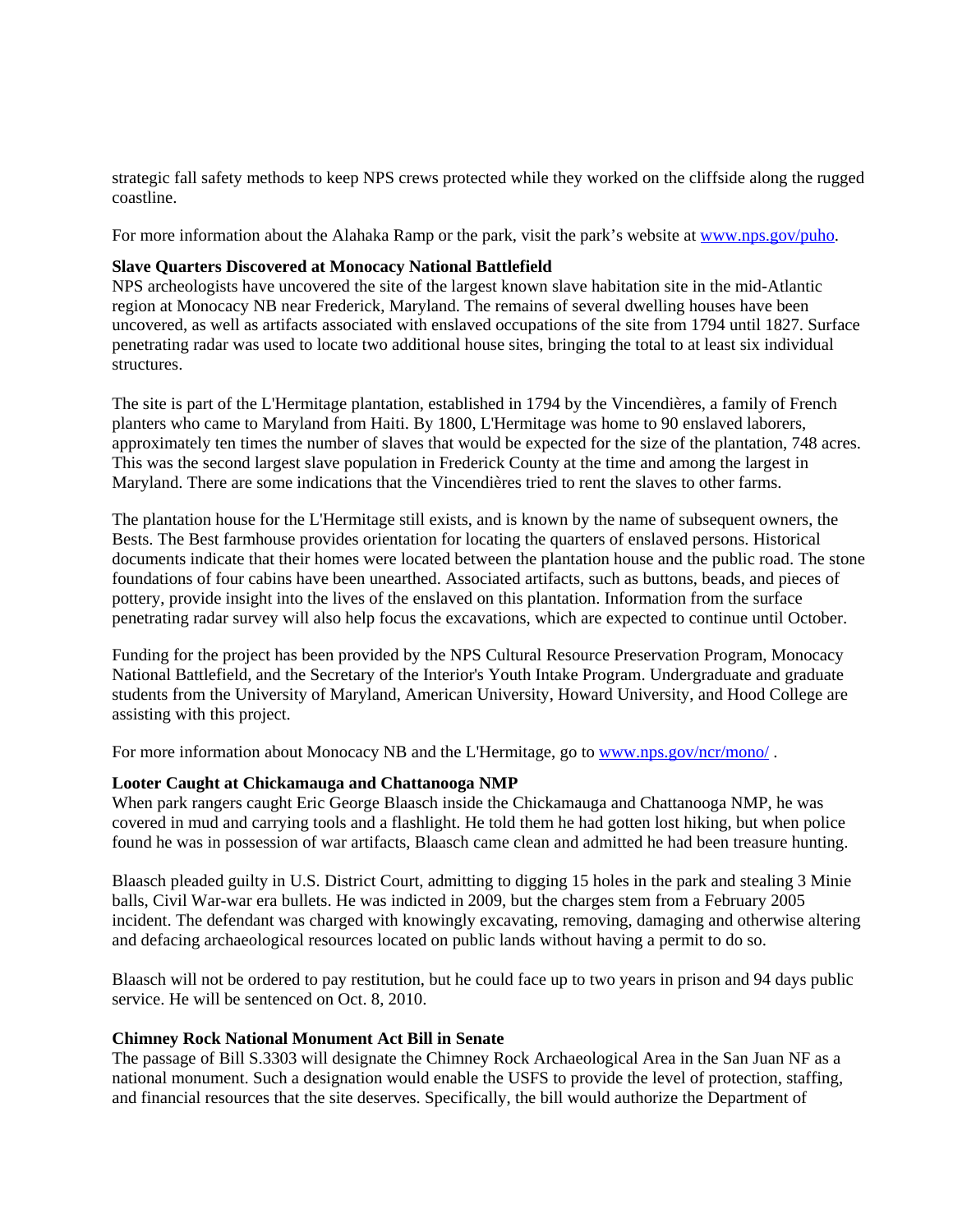Agriculture, in consultation with Indian tribes and other stakeholders, to develop a management plan for the monument, construction of a visitor's center and curatorial facilities, and allow the Department to include public lands adjacent to the park in the monument if those lands contained significant archeological resources. A subcommittee hearing on the bill was held on May 19. SAA submitted testimony in support of the legislation. On July 21, the Senate Energy and Natural Resources Committee approved the legislation, sending it to the full Senate. A companion measure, H.R. 5223, is pending before the Natural Resources Committee.

## **Army Corps of Engineers Veterans Curation Program Funding Proposal in House**

Bill H.R. 5282 would provide a total of \$35 million over the next five years for the Army Corps of Engineers to continue its Veterans Curation Program, under which veterans, some of them disabled, assist ACOE personnel in cleaning, sorting, electronically documenting, cataloguing, and preserving archeological and historic artifacts managed by the ACOE. The program was originally started in 2009 with funding from the stimulus package. The Society of American Archaeology sent a letter in support of passage of the bill. On July 29, the House Transportation Committee approved the measure, sending it to the full House for consideration.

#### **National Park Foundation Offers Impact Grants**

Do you need a small amount of funding to get a partnership for an archeological project going or to finish a project? The National Park Foundation has announced that applications are now being accepted for its 2010 Impact Grants. The deadline is October 1, 2010.

The foundation recognizes that sometimes the smallest grants can make the largest differences. The Impact Grants, with awards of \$10,000 or less, are designed to help parks that need small amounts of additional funding to strengthen the efforts of local partnerships or turn underfunded and innovative ideas into successful projects.

The National Park Foundation is pleased to announce that it is accepting applications from ALL National Park System units, affiliated areas, regional, service and program offices, National Heritage Areas, National Wild and Scenic Rivers, National Historic Landmarks and National Trails to participate in all National Park Foundation grant programs. Although applications must be submitted by a NPS staff person, successful parks may direct a grant to a partner organization for a collaborative project.

## **National Register/National Historic Landmark Workshop for Archeologists**

The Nevada State Historic Preservation Office and the NPS are sponsoring a two-day workshop on the National Register and National Historic Landmarks programs, to be held in Virginia City, Nevada, on September 28-29, 2010. The target audience is staff of state historic preservation offices, federal historic preservation offices, tribal historic preservation offices, and NPS regional offices. Workshop sessions will be held at the Comstock History Center**.** Archeology topics are intended to address the interface of archeology with other resources.

The following topics will be addressed in workshop sessions: Tuesday, September 28 Nominations for Archeological Sites: Common Dilemmas Nominations for Buildings, Structures, Districts, and Objects: Common Dilemmas Using the "Other" Criteria for Archeology Nominations (A, B, and C) Historic Archeology: Promoting its Use in Nominations for Other Resources Nominations for Historic Landscapes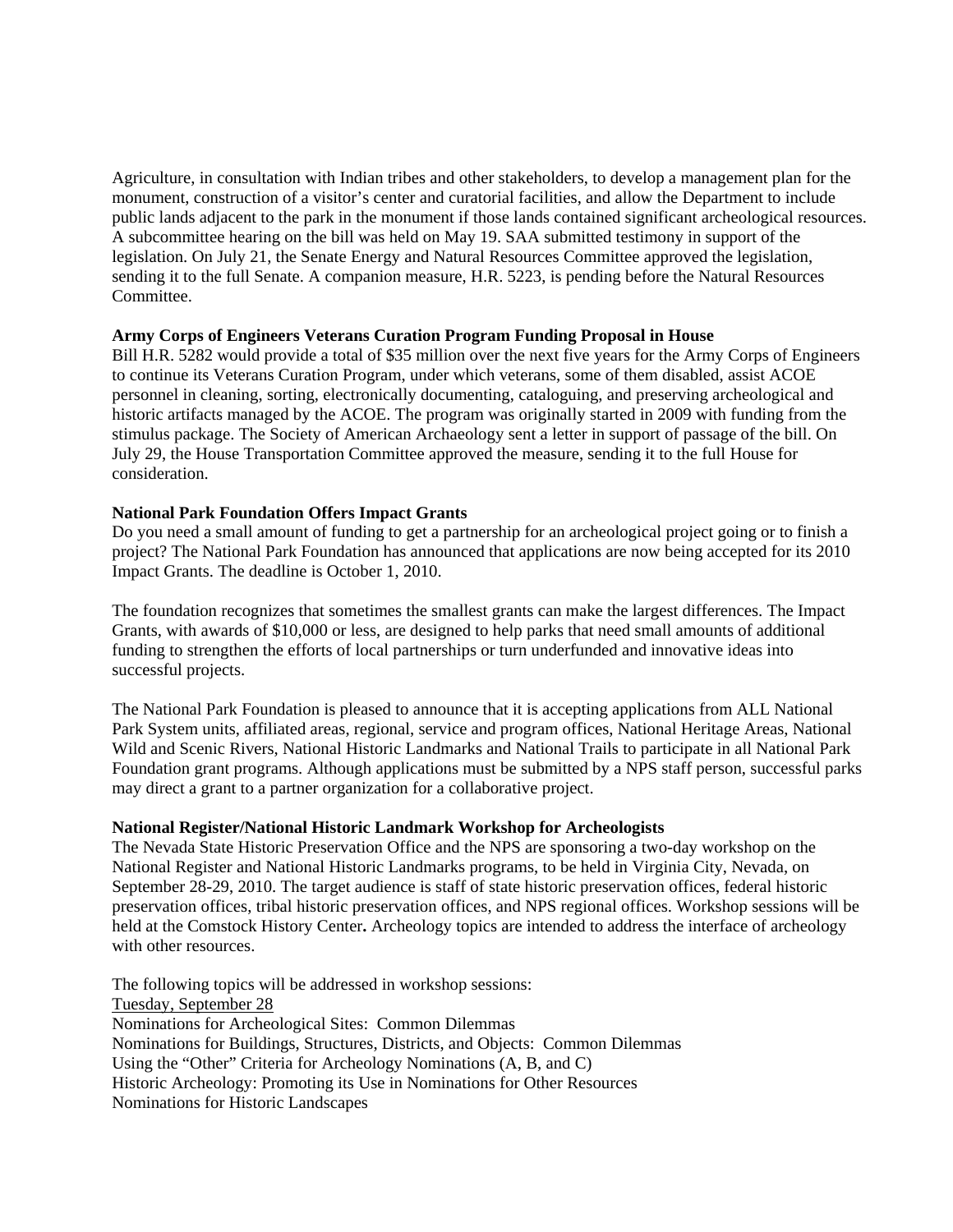Wednesday, September 29 The National Historic Landmarks Program Nominating Archeological Sites as National Historic Landmarks Introduction to Traditional Cultural Places: The NR Bulletin and TCP Nominations Cape Wind and the Implications for TCPs Archeology and TCPs TCPs: Challenging Issues for Nominations

Contact: Barbara Wyatt, 202-354-2252

# **NPS to Offer Archeology Interpretation Workshop**

Fort Sumter NM and Charles Pinckney NHS, Mt. Pleasant, SC, will offer "Effective Interpretation of Archeological and Cultural Heritage Resources" October 17-22, 2010. This 5-day workshop will enhance interdisciplinary communication skills for using a team approach to develop and produce effective public interpretation and education programs and products. Interpreters and educators will gain knowledge of archeological and cultural heritage for developing presentations and media about cultural heritage resources. Cultural resource specialists and archeologists will gain knowledge and skills in interpretation for developing interpretive presentations and media about cultural resources. Each group will gain knowledge and skills to aid in joint development of effective interpretation of cultural heritage. Target audience: interpreters, education specialists, cultural resource specialists, archeologists, museum specialists, and resource managers. Federal agency participants should be GS-5 (or equivalent) and above. The class is open to limited outside participation: grade level experience or equivalent participants are invited to submit nominations to attend this training. The tuition is \$250. The nomination deadline is September 20, 2010.

For further information, nomination forms, and agenda updates, see class web page at www.nps.gov/history/seac/course-of-study/FOSU-CHPI\_2010/index.htm.

Coordinators: John Jameson at (850) 580-3011 ext. 243, or cell: 850-322-5636; or Dawn Davis at (843) 883- 3123 x23.

## **NPS Offers Training in Recording Oral Histories**

Yosemite NP, California will offer "Effective Oral History: Interviews, project management and practical applications" on October 18-22, 2010. This course provides hands-on learning about oral history practice led by a team of experienced NPS oral historians. The instructor team includes historians, ethnographer, archivists, and solicitor.

Topics include:

Oral history project planning Legal and ethical issues Recording technologies (audio and video) Oral history and ethnography Interview preparation Interviewing Processing interviews (indexing and transcribing) Preserving, archiving, and managing oral history interviews Using oral history in interpretive programs, exhibits, Web sites, and publications